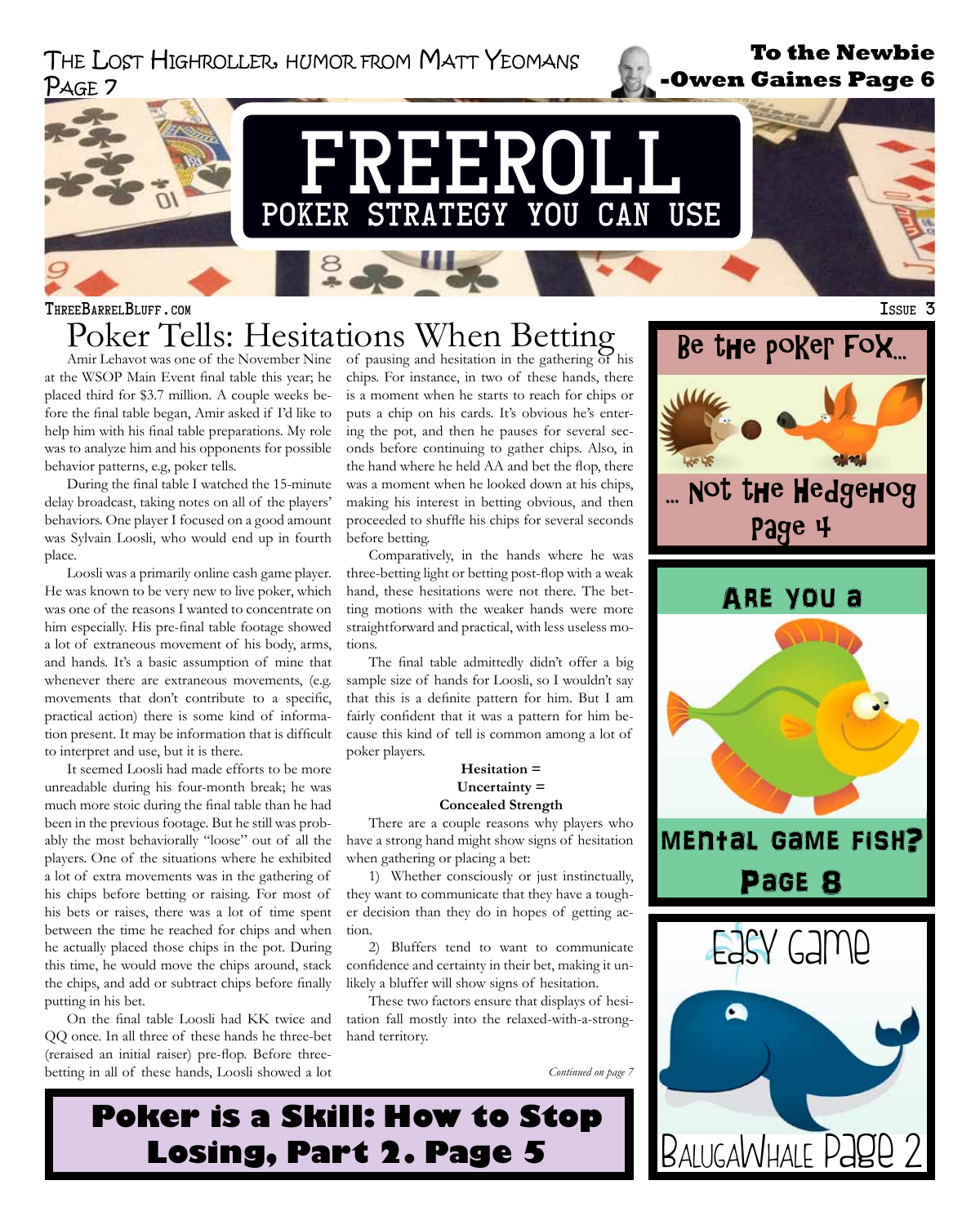## **Easy Game: Chapter Three: Preflop Hand Ranges and Postflop Equities**

 Preflop is undoubtedly the easiest street to play. The variables are greatly reduced—only two cards per person are in play. Unlike postflop where situations become extremely complex and difficult, preflop is easiest to deal with. Yet every student I've ever coached has begun with one major preflop leak—they're not thinking about postflop. To the average poker thinker, preflop is a vacuum in which we can raise K2o on the button because our hand is stronger than the range of the blinds.

 How about this: If preflop were a vacuum, it would be profitable to raise 100% of your hands on the button. The dead money from when the blinds fold easily compensates for raising 72o. So, why don't we raise 100% on the button? Oh that's right… 72o is terrible postflop. K2o isn't too far behind.*\**

 One of the most common requests I hear is for help with won-money-without-showdown stats. The difficulty most players have with making money without going to showdown stems from their inability to play a well-formulated preflop game that is cohesive with their overall postflop strategy. There is a gap between their preflop plan and their postflop plan. In short, they're not thinking about equity. Let's explain.

 We hold K8o on the button. Our initial thought is to raise because our range is ahead of the blinds and we can collect dead money. So let's say we raise and the big blind calls. The flop comes down 9♠7♦3♣. The blind checks, we make a standard c-bet, and the blind calls. The turn card is the 2♠. The blind checks again. Boy-oh-boy do we have a conundrum. If we check it back, we'll inevitably go to showdown with a weak hand and we'll lose a decent pot. Seems pretty weak on our part. Or, we could bet… but the turn card isn't scary and he's unlikely to fold anything he called the flop with. Betting is often overly aggressive chip-spewy. The real problem with the postflop spot starts all the way back preflop. We chose a hand with poor postflop equity and thus we walk into unprofitable spots—situations where there's simply nothing we can do right. There's an easy solution though: choose hands that have good postflop equity.

#### **What kind of cards are these?**

Suited cards are a good place to start—they have great postflop equity. When I say this, most people's immediate reaction is to tell me that suited cards only make a flush a small percentage of the time. That's true, but let's think about it in terms of equity:

On the left we have A♠6♠. On the right we have A♠6♦. We raise the button preflop, and the big blind calls again. The flop comes down 9♠7♠3♠. With A♠6♠ we have 100% equity, compared with about 50% with A♠6♦. About a 50% equity differential. That's significant.

But come on, how often do we really flop a flush anyway? Agreed… let's change the flop then—9 $\triangle 7\triangle 3$ . On A $\triangle 6\triangle$  now we have 50% equity, compared with about 15% on  $A$  $6$   $\leftrightarrow$  A 35% differential… that's significant as well.

Most importantly, though, let's consider a flop of 9♠7♦3♣. We bet and are called. The turn is a Q♠. A♠6♠ now has 12 outs. A6o has 3. Now, with the extra equity, we can stay aggressive. Thus, unlike A6o (where we have to choose between being weak or spewy) we can be appropriately aggressive with A6s. We'll talk about this more in the next chapter.

High cards also have great equity. Let's consider AQo. If we flop an A or Q, we usually have the best hand. However, on the vast majority of flops we miss, we are guaranteed six overcard outs. Often, that's enough equity to continue aggression.

Connecting cards provide equity as well, although not as significantly as suited or high cards. They do have advantages, as straights are among the most disguised hands in poker, but they have plenty of disadvantages as well. If there is a flush draw on the board, a straight draw's outs may be tainted. A straight draw has only 8 outs compared with a flush draw which has 9, or the nut flush draw which sits with 12. If we turn a straight draw, usually it's a card that makes the board more coordinated and thus harder to stay aggressive on. An example would be JT on a K75Q board. The draw is nice, but we probably won't be able to stay aggressive on such a strong turn card for our opponent's range (KQ comes to mind).\*\* A better example, though, might occur if the board was even lower and less frightening—say we hold JT on a 964r board and the turn is an 8. That's a very difficult spot for us to continue aggression despite our hand's strong equity.

 In understanding all of this, we see that hands like A3s are extremely strong, mixing suited value, high card value, and connecting value. In fact, A2s-A5s are generally stronger than A6s-A9s, as the extra connecting card value usually more than compensates for the extra high card value (i.e. a six kicker isn't much better than a 5 kicker, but a straight or straight draw is a whole lot better than nothing). Hands like 76s are strong as well, despite having no high card value. So are hands like KJo, despite having no suited value.

 Aggression comes with a lot of advantages: we win bigger pots with our strong hands, we make our opponents fold the best hand, we collect dead money constantly, and it makes it difficult for our opponents to read our hand. Now that we know which cards put us in spots that let us stay aggressive, we can start to consider common spots where we have equity and want to keep applying pressure.

#### **Addendum (2011)**

 I have a lot to say about this chapter. Its basic premise remains incredibly important—you should be thinking about the postflop implications of your preflop play. For a beginning player, understanding which types of cards will give you equity is a vital step toward knowing what to do with that equity throughout the hand. In fact, on that level, this chapter is one of the most important in the entire book. However, there are a lot of statements that are easily argued against. Some things I've come to realize are just flat-out wrong.

 First, I wrote this: "How about this: If preflop were a vacuum, it would be profitable to raise 100% of your hands on the button. The dead money from when the blinds fold would easily compensate for raising 72o. So, why don't we raise 100% on the button? Oh that's right… 72o is terrible postflop. K2o isn't too far behind. I wish somebody would have slapped me in the face and said, "So don't put any more money in postflop unless you make quads!" If opening 72o in a preflop vacuum is +EV, and the only problem is that we're losing money by c-bet bluffing or paying off with a pair of sevens, then we should just open 72o and never c-bet or call any bets. It's only moderately exaggerated to say that we should only put in money with quads-- we're making money from preflop only, so we can leave our commitment there. Obviously, if the flop is A22 we can feel fine value-betting. But, if the flop is A33, I'm probably just done.

 Many of my students worry tremendously about their red lines (showing the amount of money they win without a showdown)--a great way to make your red-line go up is to steal more blinds. If you get called by somebody with a tight range, it's okay to be done. If you're opening 72o, they'll have to loosen up a lot to make your preflop plays come anywhere near -EV. Of course, remember that in small stakes games you're still going to make the bulk of your money from value-betting. This means your red line will go down (as your opponents call you more) but that your won-money-at-showdown will rise.



*\*there is an incredibly simple counter-argument to this that I'll discuss in the addendum*

*\*\*This would actually be a fine spot to stay aggressive against a regular—we can get almost everything but KQ to fold.*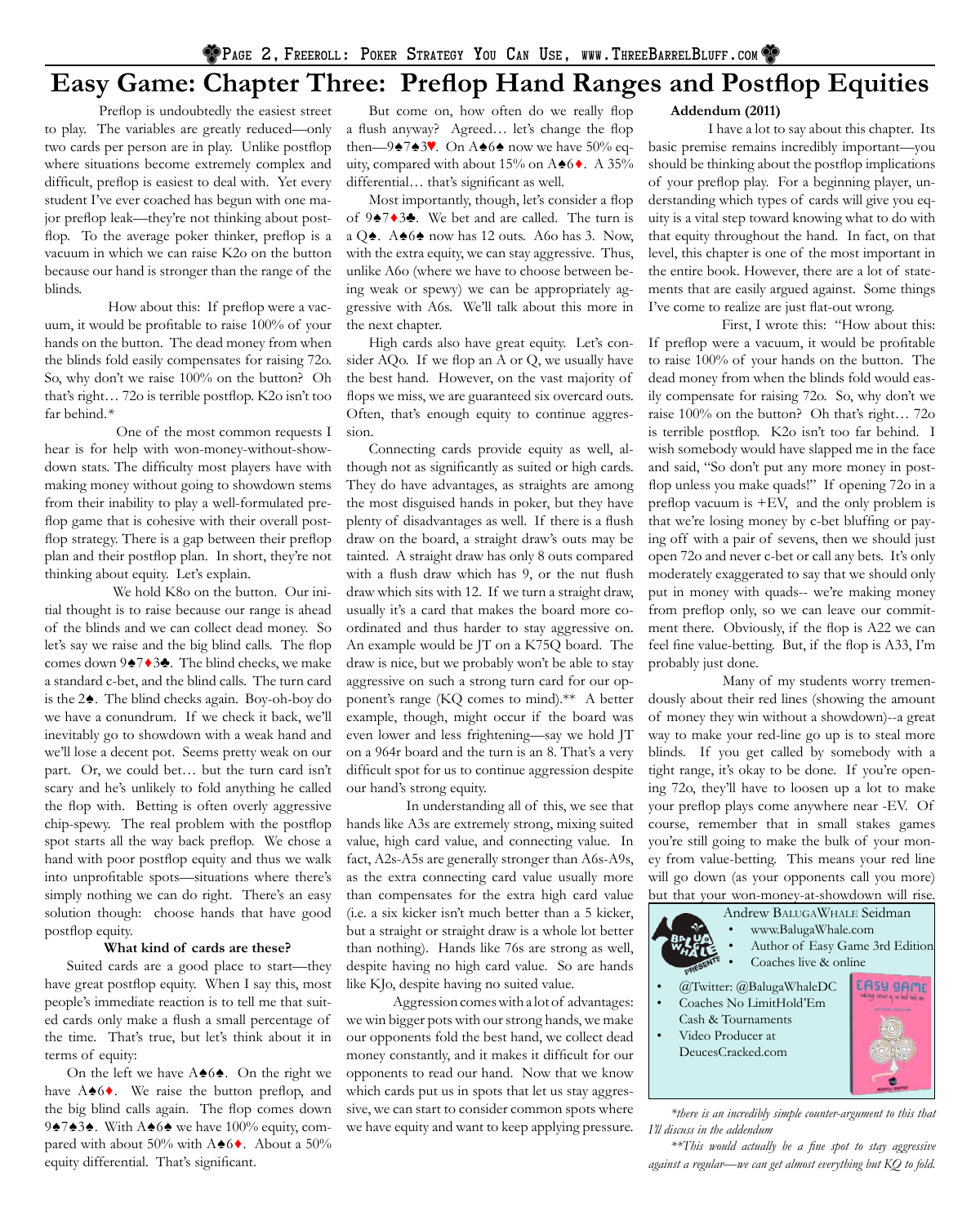**IMPROVING YOUR GAME HAS NEVER BEEN SO EASY!** 

# OUR

Join the SplitSuit membership program and get a free strategy video each month. Video topics include playing AQ, crushing fish, specific flop textures, and more!

# **SPLITSUIT.COM/VAULT**

# SPLITSUIT.COM/SHOP **USE CODE FREEROLL TO SAVE 10% TODAY**



Learn how to shove preflop, shove postflop, and even handle all-ins from your opponents

AK can be a tricky hand, but this video gives you everything you need to play Ace King better preflop & postflop

This series has over 50 videos with over 25 hours of content. Improve your entire game and crush in 2014

splitsuit.com/ais

splitsuit.com/ak

splitsuit.com/baller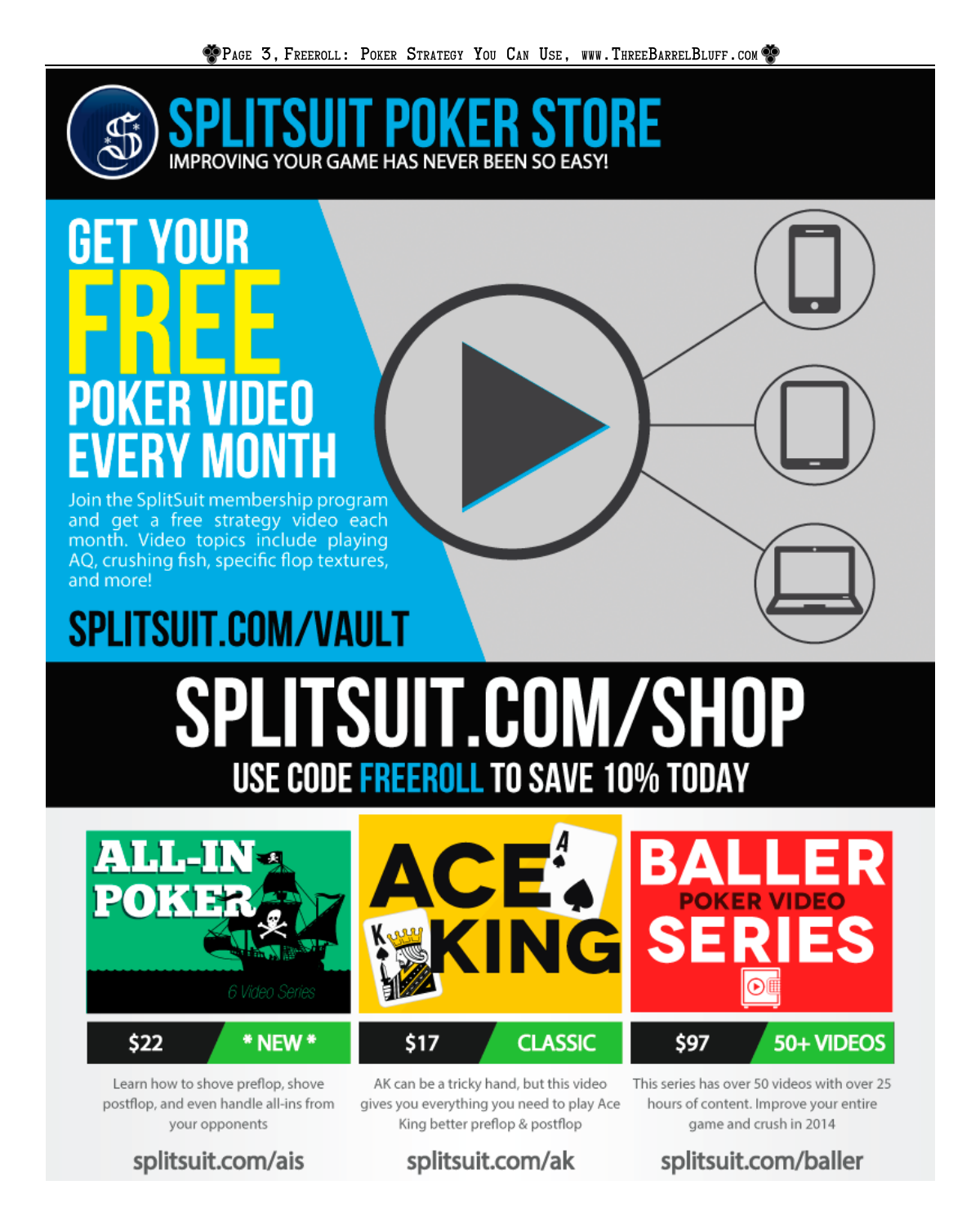## **PPAGE 4, FREEROLL: POKER STRATEGY YOU CAN USE, WWW.THREEBARRELBLUFF.COM**

## **Be the Fox not the Hedgehog**

"The Fox knows many things, but the Hedgehog knows one big thing." -Archilochus

Poker Foxes know many ways to win a pot. Poker Hedgehogs know one big thing.

Poker Hedgehog's one big thing is "Make a hand and stack someone." Most people playing at the table have this plan. Some of them are going to have a good day and will indeed stack someone. This is like the Hedgehog that curls up into a ball and shows the world its spiky side. It is a good trick; it works some days. It is inflexible but a decent defense. In a world filled with other Hedgehogs, they will trade money back and forth and slowly lose to the rake and the Foxes.

Poker Foxes have a different view of the world. Given the same situation, they see many more ways of fighting for the pot. Their plans are flexible, and they are numerous. Let us look at two examples, one quick and one more extended.

Our poker animals are on the Button, having called an early position pre-flop raise with



The pre-flop raiser bets 2/3 pot.

The Hedgehog thinks: "I missed; he probably has an overpair. I fold." Maybe he thinks: "I will take a turn. If I miss, I will fold if he bets again." The Hedgehog will end up losing in this situation over time. Some days he will win, but mostly he will lose. He can go home and console himself that he did not make any mistakes— he just never made a hand.

On the other hand, if the Fox was in this same position, he thinks many of the following:

- This is a decent board to continuation bet on. I will bluff raise if Villain has been continuation betting too often.
- If this is a rote continuation bet, Villain will often check to me on the turn when a nonthreatening low card comes on the turn. I can bluff if checked to.
- Many of the overcards on the turn will give me top pair with a solid kicker.
- Other overcards give me inside straight draws that I can semi-bluff if checked to, possibly semi-bluff raising when bet at if I think I sense a bet-sizing tell of weakness on the turn.
- Any club gives me backdoor nut flush draw.
- I can bluff if Spades come in.

The Fox has many more plans on how to win this hand. He can call profitably where the Hedgehog can not.

Foxes are always scheming, but maybe not always betting. Here is a "quiet" hand. It seems the Fox is doing nothing but checking down. In reality, the Fox is zigging and zagging mentally until the right moment when he wins the hand at the last possible opportunity, after the first several plans did not work. Each plan is profitable to the Fox, this is just the first one he can actually use.

An extended hand looks like this. The Fox is in the big blind with



 A solid TAG opens from early midle position. **Initial plan:** Fold

This Villain will use his position and likely has better cards that will beat me. I need to play suited connectors, but this player is too hard to beat out of position. I do not have to play every suited connector I get. I will exploit him by folding.

There are four callers including the small blind, so I change my plan.

#### **Revised plan:** Call

Now there is a really big pot brewing; I can close the action. While I do not expect the TAG to pay me off, the other players in this hand just might. The most dangerous Villain in this hand has three players after him. He will have to play very straightforward. I will likely need to make a hand, but the pot odds are compelling here.

The flop comes



It is checked to the Fox. He has the aggressor and three others left to act.

**Flop plan:** Check-raise

With a TAG in the lead here, if he bets, the most likely value hand is an overpair. He could be continuation betting, but that is unlikely. My range is much wider calling multi-way from the Big Blind. I could represent open trips with the Four by check-raising small on the flop then barrelling the turn and river. It will be difficult for his simple overpair to call to the river in the face of this bluff. If he bets and everyone folds to him, I am going to three barrel him.

I have a bluff catcher. If I bet, there are plenty of medium pocket pairs out there, 88+, that will call me. I do not want to build a pot out of position with such a weak hand. It is a decent bluff catcher. The flop is checked around.

R**evised flop plan:** Check, since I did not get a chance to check-raise.

The turn completes the rainbow with



It is checked to Fox.

**Turn plan**: Stick with the bluff catching. Someone might take a stab at this.

It is checked around.

The river brings



#### It is checked to Fox.

**River plan**: Stick with bluff catching. We might have the best hand.

I check to terrible player on the Button. He bets 1/5 pot. This was the weak stab Fox was hoping for. These are great odds to call and likely have best hand.

The Small Blind calls.

**Revised River plan:** Check-raise bluff

Fox is likely behind now. Hands such as any Ten, 77-99, and most Sixes outkick him. The Small Blind likely has something. However, if the Small Blind had a hand he was really proud of, such as a Four, he would have at least min-raised. Neither of these guys have a strong hand, but Small Blind is ahead. The Fox fires in a pot sized reraise.

**Result**: Fox wins the hand. Be a poker Fox.



## **Purchase books from Freeroll authors by mail- US shipping included**

- \$45 x \_\_\_ Poker Plays You Can Use, Doug Hull \$65 x \_\_\_ Easy Game, Andrew Seidman \$19 x Poker Perspectives, Owen Gaines \$25 x \_\_\_ Reading Poker Tells, Zach Elwood \$35 x Mental Game of Poker 1 or 2, Jared Tendler Three Barrel Bluff 618 Edmands Road Framingham, MA
- \$57 x \_\_\_ Playing the Player, Ed Miller
- \$57 x \_\_\_ How To Read Hands, Ed Miller

Allow two weeks for processing Call 508.904.9626 to order by phone

01701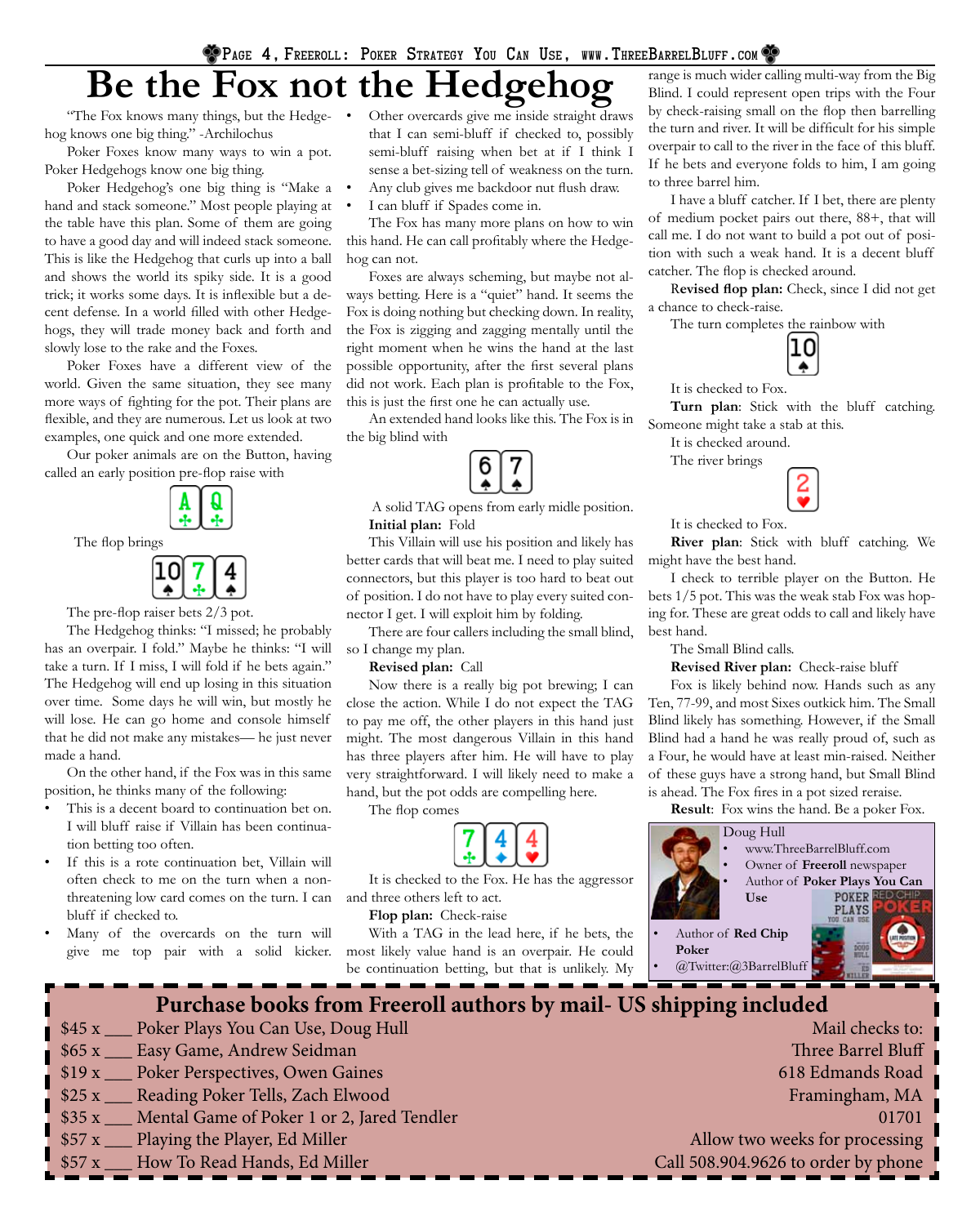## **Poker Is A Skill: How To Stop Losing, Part 2**

#### **Understand Relative Hand Strength**

Whenever someone new would show up at my old home game and want to learn poker, the first thing they needed to know was the ranking of hands. They'd get a card that looked something like this:

| Royal Flush $A \vee K \vee Q \vee J \vee T \vee T$                                        |                                                                                   |  |  |
|-------------------------------------------------------------------------------------------|-----------------------------------------------------------------------------------|--|--|
| Straight Flush J <sup>o</sup> T <sup>o</sup> 9 <sup>o</sup> 8 <sup>o</sup> 7 <sup>o</sup> |                                                                                   |  |  |
| Four of a Kind KV K <sup>*</sup> K <sup>*</sup> K* 4 <sup>*</sup>                         |                                                                                   |  |  |
| Full House $84828$ $84Q$                                                                  |                                                                                   |  |  |
| Flush                                                                                     | $A \bullet J \bullet 9 \bullet 8 \bullet 2 \bullet$                               |  |  |
| Straight                                                                                  | 94 84 74 64 57                                                                    |  |  |
| Three of a Kind6 <sup>2</sup> 6 $\sqrt{64}$ 4 $\sqrt{22}$                                 |                                                                                   |  |  |
| Two Pair                                                                                  | A <sup>2</sup> A <sup>2</sup> 8 <sup>2</sup> 8 <sup>2</sup> 2 <sup>V</sup>        |  |  |
| • One Pair                                                                                | J <sup> J<sup></sup> J<sup></sup> K<sup>+</sup> 7<sup>♥</sup> 2<sup>△</sup></sup> |  |  |
| High Card                                                                                 | A $\ast$ KV 8 $\ast$ 4 3 $\ast$                                                   |  |  |

While the card doesn't specify whether aces and eights beat kings and queens or whether heart flushes are worth more than club flushes (of course they're not), it does give the beginner a very simple frame of reference. It allows the fledgling player to see how high up the food chain their hand ranks. But it also fails to highlight one of the most essential qualities of poker, even while alluding to it.

If you're one of those players still learning the ranking of hands, then the above chart might be the most useful part of this article. But if you've played a bunch of hands without getting the results you want, then understanding the following is probably the most important thing you can do at the table.

#### **Poker is a game of relative strength.**

If you and I play five card draw, where just the two of us get five cards each with one opportunity to replace whichever cards we discard, I can be fairly confident if I make any hand that utilizes five cards. That is to say, if I am dealt a straight or better, then I have a good chance of winning the pot, particularly if I see that you need to draw multiple cards to improve your hand.

However, if you go on to raise me after the draw, fully knowing that I have drawn no cards, should I be confident with a Six-high straight? No, I shouldn't. In fact, my hand has gone from powerhouse to bluff catcher. The absolute strength of my hand has not changed, but the relative strength has greatly diminished.

#### **How to judge relative strength.**

There are three major components to the relative strength of a hand.

The first one is the absolute strength. A royal flush will always be the nuts. Unless you are playing some wacky home game with wild cards and someone makes five of a kind, a royal flush will always win the pot. If, on the other hand, you hold seven-high (7,5,4,3,2 of multiple suits), then your hand will never win a showdown unless you happen to be playing deuce-to-seven lowball (in which case that old royal flush will be the worst possible hand). But ignoring lowball for the remainder of

this article, where your hand ranks on the overall continuum of poker hands will be the starting point for determining its relative strength.

The second component exists in games like hold'em, where the community cards impose some restrictions on the hands which are possible. You may only hold a Six-high straight, but if the board is  $3\triangle 2\sqrt{6}$  K $\triangle Q$ , then your 4 $\triangle 5\triangle 5$  is the nuts. That is to say, there is no way your opponent can beat you. When you hold the nuts, it doesn't matter whether it's four-of-a-kind or just three Queens (e.g. Q♦Q♥on Q♠J♦7♠3♣2♣). You may as well be holding a royal flush. The relative strength of your hand in this case would give you absolute power to win the pot.

When you're playing a game with a board like hold'em, instead of thinking of where your hand fits within the overall rank of poker hands, you should instead value it based on how close it is to the nuts. If you take that board of 3s2♥6♦K♣Q♣ where a Six-high straight was the nuts, you can see that a set of Kings would be the second nuts, a set of Queens would be the third nuts, and so on. Top two pair, Kings and Queens, would be the seventh-best possible hand on this board; Ace-King, for top-pair/top-kicker, would be the seventeenthbest possible hand, and on and on.

When you have King-Jack on this board, you don't need to be thinking that you have the eighteenth-best possible hand. But you do need to have a general idea of where your hand lies on the spectrum of hand strength.

The third and final major component of relative hand strength is the betting action taken by you and your opponents. Whether, when, and how much your opponents bet should give you some indication as to the strength of their hands. (Part 3 of Stop Losing will delve deeper into the concept of reading hands and putting your opponents on a range, but for now just think about what your opponents' actions mean.)

Also consider the actions you've taken to this point in the hand. Have you shown a lot of strength? If you have been betting and raising the whole way, then when your opponent plays back at you, he is representing a very strong hand. Sure, he may be bluffing some of the time, but he is unlikely to hold a hand of moderate strength. When the action gets heavy, moderately-strong hands become weak hands. Strong hands become only moderately strong, and it takes a very strong hand indeed to remain strong in a relative sense.

Remember: the strength of your hand only matters in relation to the strength of your opponent's hand. Either you have the best hand or he does. (Sometimes you have the same hand and you split the pot.) It doesn't matter how much you win by. It only matters that you win. In fact, the largest pots are often won by the thinnest of margins. If you have a great hand, would you rather your

opponent hold a mediocre hand or a great-butslightly-less-great-than-your-hand hand? The second one is the way you get paid the maximum.

It's also important to remember that the relative strength of your hand changes as the flop, turn, and river come out. When you hold Aces before the flop, you have the nuts. You want to get as much money in there as you can. But if your aces are black and the board comes out 9♥8♥7♥, then your hand has lost a lot of its value. If, however, the turn and river are both nines, then you should be happy about your hand again. You beat everything except for straight flushes and quads.

Let's wrap it up with one example which shows how all of this works together.

You are dealt 4c3c on the button and everyone in front of you folds. You make a small raise and only the Big Blind calls.

The flop comes out 2♣5♥6♣. Hooray! You've flopped the nuts. Not only is your hand the absolute best possible hand right now, you've also got a flush draw, so if your opponent also flopped a straight, you're on a freeroll. Your opponent checks, you bet, and he calls.

The turn is the 7♥. You flopped a Six-high straight and now you've got a Seven-high straight. But has your hand improved? Absolutely not. While the absolute ranking of your hand has improved, the relative strength has decreased. You can lose to an Eight-high straight or a Nine-high straight, neither of which was possible on the flop. You still bet when your opponent checks and you're happy with his call, but you're not quite as happy as you were on the flop, and you're worried about a lot of the possible river cards.

Speaking of river cards, the K<sup>♦</sup> comes off on the end. You've made a flush! But has this actually improved your hand? No. You were confident you held the best hand when your opponent just called *Continued on page 6*

## Get those commas right!

Hire a freelance editor that knows grammar, style, and poker.

- \* Books
- \* Websites
- \* Articles

Editor of Poker Plays You Can Use and Freeroll.

- \* Reasonable rates
- \* Fast return
- \* Familiar with poker jargon

LauFreund@gmail.com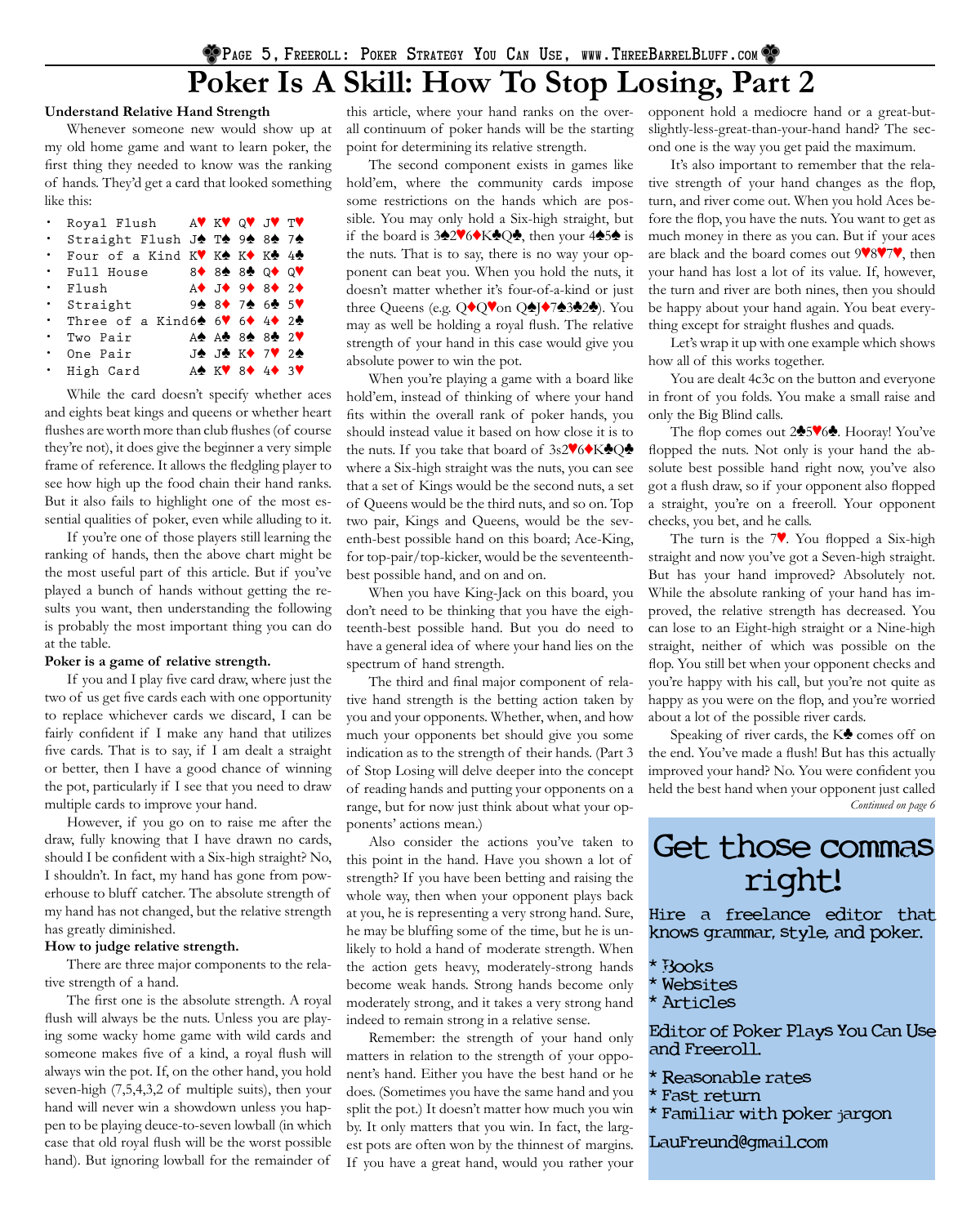## **PPAGE 6, FREEROLL: POKER STRATEGY YOU CAN USE, WWW.THREEBARRELBLUFF.COM**

# **To the Newbie**

"A Minute to Learn...A Lifetime to Master"

- James R. Becker

Because of factors like the World Series of Poker on ESPN, the movie Rounders, and hearing stories of professional players, the gap between fantasy and reality for new, aspiring poker players just seems to grow. I've spent enough time now with newer players to have made some observations that may be helpful to others.

People come to this game with many delusions. I'm not going to take the time to begin making an incomplete list, but here I can give the cure for almost all of them.

1. You won't get rich quick.

2. You're not half as good as you think you are.

3. To consistently make any money worth talking about, more work than you've imagined is required.

4. To consistently make any money worth talking about, more time than you've imagined is likely.

After playing some inconsequential number of hands, a mix of the following results and deductions will have taken place with possible varying degrees (all are about equally likely for any player).

#### **Results:**

1. They made a ton of money relative to the limit played.

2. They lost a ton of money relative to the limit played.

3. They broke even.

**Deductions** (not necessarily correlating with the same numbered results):

- 1. I'm a highly skilled player.
- 2. This game is all luck.

3. Because my opponents are so terrible, I can't make any money. No one respects my raises.

New, aspiring players will have to go through most of the following stages.

## 1. They play terribly, but don't know they do.

- 2. They realize their ignorance.
- 3. They start to learn some concepts.

4. They start to misapply those concepts.

5. They get a glimpse of concepts they don't know and repeat steps 3 and 4.

6. They start to know they know some things and recognize what others don't know.

7. They start to think they're good.

8. Rinse and repeat.

Luckily for those just starting poker, they're not relying on the game for income. So, I offer this advice. If you're not dedicated to hard work and study, just accept the fact you'll lose money. If you persist in playing, play for entertainment value. You'll save yourself a lot of grief.

When you're just starting, it doesn't make sense to play a ton of hands. If you're not studying at least twice as much as you're playing, you're doing yourself a huge disservice. Hopefully you'll notice numerous subtleties in 100 hands or so that offer you something to analyze.

Also, make sure your playing time is quality time. Be sure you're focusing on the game and not a TV show or some other distraction.

Getting good at poker is a serious commitment achieved through blood, sweat and tears. Buckle up and settle in for a long trip.



**Coaching Directory**

## **James "SplitSuit" Sweeney**

- SplitSuit@gmail.com
- Coaches in Las Vegas including WSOP
- Coaches live and on-line play
- Coaches cash games
- Coaches live/skype
- @Twitter: @splitsuit
- www.SplitSuit.com
- Mental game/hand reading/finding leaks
- Teaching a man (or woman) to fish

## **Why Get Poker Coaching?**

Then my buddy says to me, "Doug, I have seen you make some seriously questionable calls for \$500 where you did not learn a damned thing." He was right; I gave it a shot. My book Poker Plays You Can Use documents the changes I made in my game after coaching with Ed and how I made them. I should have paid Ed \$1000.

the turn, and now you have the nut-low flush. Your opponent needs a flush to beat you, but any flush your opponent can hold will beat you. He checks. You evaluate the relative strength of your hand. *Continued from page 5*

Your opponent could have just made a flush. But he could also have any number of worse hands, all of which you beat. You know that this opponent would often check/raise his flush draws on the flop, so you put in a sensible value bet, hoping for a call from a pair or two-pair type of hand.

Your opponent now raises all in. Everything has changed. Your hand went from the nuts on the flop to a slightly less nutty hand on the turn and river. But you were still looking good when your opponent was being passive. But now he's committed his whole stack, representing a bigger flush. Does he have it? I don't know. Maybe he's holding  $A\clubsuit$ 7 $\spadesuit$  and is begging for a call. Maybe he has  $A\vee 2\vee$  and he's praying for a fold. It's up to you to decide how likely your opponent is to have the hand he says he has. We'll look at that and the question of pot odds in parts 3 and 4. For now we'll focus on the takeaway.

While the absolute strength of your hand can change from street to street, it's more important to focus on the relative strength of your hand. You do this by reading the board to see what hands are possible and where your hand fits in on that spectrum, then considering the betting action taken by you and your opponent(s). Do your best to stay one step ahead of your opponents, both in relative strength and thinking.



• www.PokerIsASkill.com

## **Jared Tendler**

Jared@MentalGameOfPoker.com

- Coach for +300 poker players from 40 countries
- Coaches players at all stakes/game types
- Coaches live/phone/Skype
- Author of The Mental Game of Poker 1 & 2
- @Twitter: @JaredTendler
- www.JaredTendlerPoker.com

Good coaches can see where your mistakes are, where your missed opportunities are, and why you are stalling out at your current thinking. We can see that because we have been there ourselves.

*Your coaching bio here, hull@ThreeBarrelBluff.com for pricing.*

## **Doug Hull**

- Hull@ThreeBarrelBluff.com
- Phone/Text 508.904.9626
- Coaches at Mohegan Sun, Foxwoods, WSOP
- Coaches NLHE \$1-\$1 through \$5-\$10 live cash and Single Table Satellites
- Coaches live/phone/skype
- Author of **Poker Plays You Can Use**
- Publisher of **Freeroll**
- Free initial consult

This is the question I asked myself several years ago when I was thinking of getting coached by Ed Miller. Am I really going to give this guy \$500 to sit in a Starbucks and talk about poker? My initial answer was, "No!"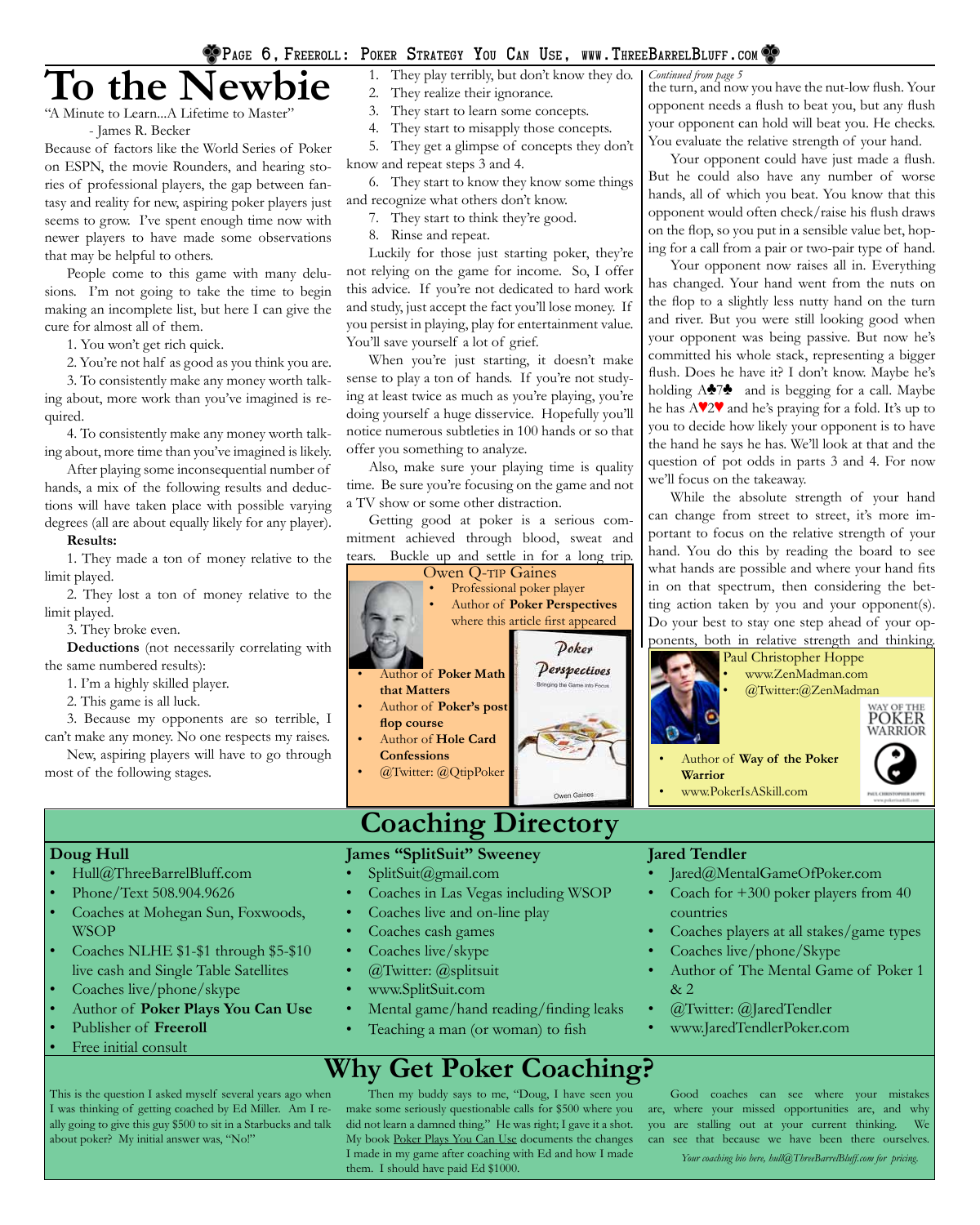## **PPAGE 7, FREEROLL: POKER STRATEGY YOU CAN USE, WWW.THREEBARRELBLUFF.COM**

## The Lost Highroller Episode #4 There Will Be Fish

minutes at the table, you can't tell who is the fish in the game…it's you." Well, let me just say that it doesn't take me any thirty minutes to figure that one out. I know who the fish is the moment my dorsal-fins hit the chair in most games. It's me! If the other players have a pulse and can pronounce their names without pausing more than once to think about it, then, like most fish, I'm probably in too deep…way over my head.

Hey, someone has to be the big tuna, the king of the carps, the ATM with fins, the all-time worst poker player ever…and I nominate myself, yours truly, Carl Needmore outta Flatpan, Missouri. I'm told that I give-up tells in seven different body-language – including Braille! All my poker life, ethereal phantom rounders, in swirling hoodies and dark sunglasses, have hovered above me – haunting me – throwing throwing nets over my scaly scalp and dangling tasty morsels on hooks in front of my rather large mouth.

I am the world's foremost calling-station. Heck, I'm from Missouri, the Show-Me-State – and by-golly you gotta show my fanny a hand. I've been known to call a frog from a dry well. It's been said that I am a more active calling-station than the pay phone in a penitentiary. Heck, I'm constantly calling the chip runner. Recently a chip runner took my money and failed to return with any chips. When I went to the desk to complain, the floor person said they just went ahead and distributed my chips evenly among the other players in the room. They told me it would save everyone else a lot of time, and I would save money on the rake such that I actually would come out way ahead on the deal. How could I argue with that?

In poker, the old saying goes, "If, after thirty I live on a small farm in Missouri. Game selection is a little thin around my hometown of Flatpan, so finding a full ring game of primates or better is harder than drawing inside to a set of one eyed ducks. My opportunities for any regular game are limited to farm animals. My home game sucks. The pigs are the worst to play with – even though they are the best no-limit players on the farm. The clever little porkers somehow managed to make fake IDs from cornstalks and melon rinds and they purchased a keg of beer from a local market. Ever tried to play hold'em with a bunch of hooting and hollering future pork chops? They're either slowing the game down with bathroom breaks or popping and repopping raises, pre-flop, every hand. They're relentless. My donkey sucks a two-outer on the river every other round; listening to him bray afterwards can be downright painful. The squirrels are always checking the nuts, the cows want to bring their own chips to the game, the woodpeckers are usually all tapped out, and every time I reach for chips to make a call, the crows on the rail cackle and laugh till their eyes water. Anyone who thinks barnyard poker is a duck walk can just bring it to Flatpan. Ever try to check-raise a Viagra stimulated bull or get a good read on a dead armadillo?

Part of my problem is my poker background. hours of Anaconda (pass two to the left and one You would think that learning poker down on the farm would mean that I am a fairly skilled at H.O.R.S.E. The fact is, that down in Flatpan, we don't play any H.O.R.S.E… we don't even play C.O.W. We do play a game called A.S.S. – jacks or better with the jacks played upside down or bottoms  $up$  – but I'm the only one here who plays the game really well. We also play a game called C.A.L.F. That's two hours of Canasta, then two

## Advertise with Freeroll 508.904.9626 www.ThreeBarrelBluff.com for rates *Continued from page 1*

Showing hesitation when betting is like a player saying, "uhhh" or "ummm" before announcing their bet or raise size, or shrugging when making a big bet. These kinds of things are trying to communicate, "I guess I'll do this, but I'm not sure." Among amateur players, these kinds of more ondisplay types of hesitation will almost always be a strong hand.

When playing in your game, start looking for obvious and not-so-obvious displays of hesitation when a player puts in a big bet or raise. Once you are tuned into it, you may find that some players in your game leak this kind of information frequently.

And always keep in mind that this pattern, like all behavioral patterns, should be correlated with specific players first. There may be a player who frequently shows signs of hesitation when betting a wide range of hands, strong or weak. You should always observe a player first and be reasonably sure the pattern applies to them before basing big decisions on that information.



**www.ReadingPokerTells.com**

to the right) follow that with two hours of Liars-Poker Missouri style (a form of Indian poker with blindfolds and cattle prods) and finally two hours of Fish (or "go fish" for purists). I didn't finish that well in our last tournament but Hey! – I did spike a runner-runner thousand to one shot to eliminate my parole officer from the tourney.

My last major tournament actually started in the parking lot when I backed the trailer hitch on my flatbed into the tournament director's new Mercedes-Benz. What made it worse, the son of a gun was inside the car when I did it. He didn't seem to appreciate my comments about my being "a scratch player" or "It was nice bumping into you." Gee, talk about rubbing someone the wrong way. I shrugged it off and went and got in line for the tournament. I waited in line for an hour and a half only to find out it was actually the buffet line. The buffet cost \$17.50. By the time I finished eating and located the actual sign in table, I was told (by the tournament director himself) that I was too late to sign up for the tournament. Including the buffet cost, I saved \$132.50 by not entering. The potato salad at the buffet (it smelled sort of funny) was not too good, and four times on the way home I threw up like seasick jackal. Talk about gut check time. Who says poker's not a sport? All things considered, it was my best finish to date in a major tournament.

Well, I gotta go do some chores, but Hey, if you're in the Flatpan area and looking for a little no-limit action – any stakes you like – my pigs are game… as long as you'll take their markers.